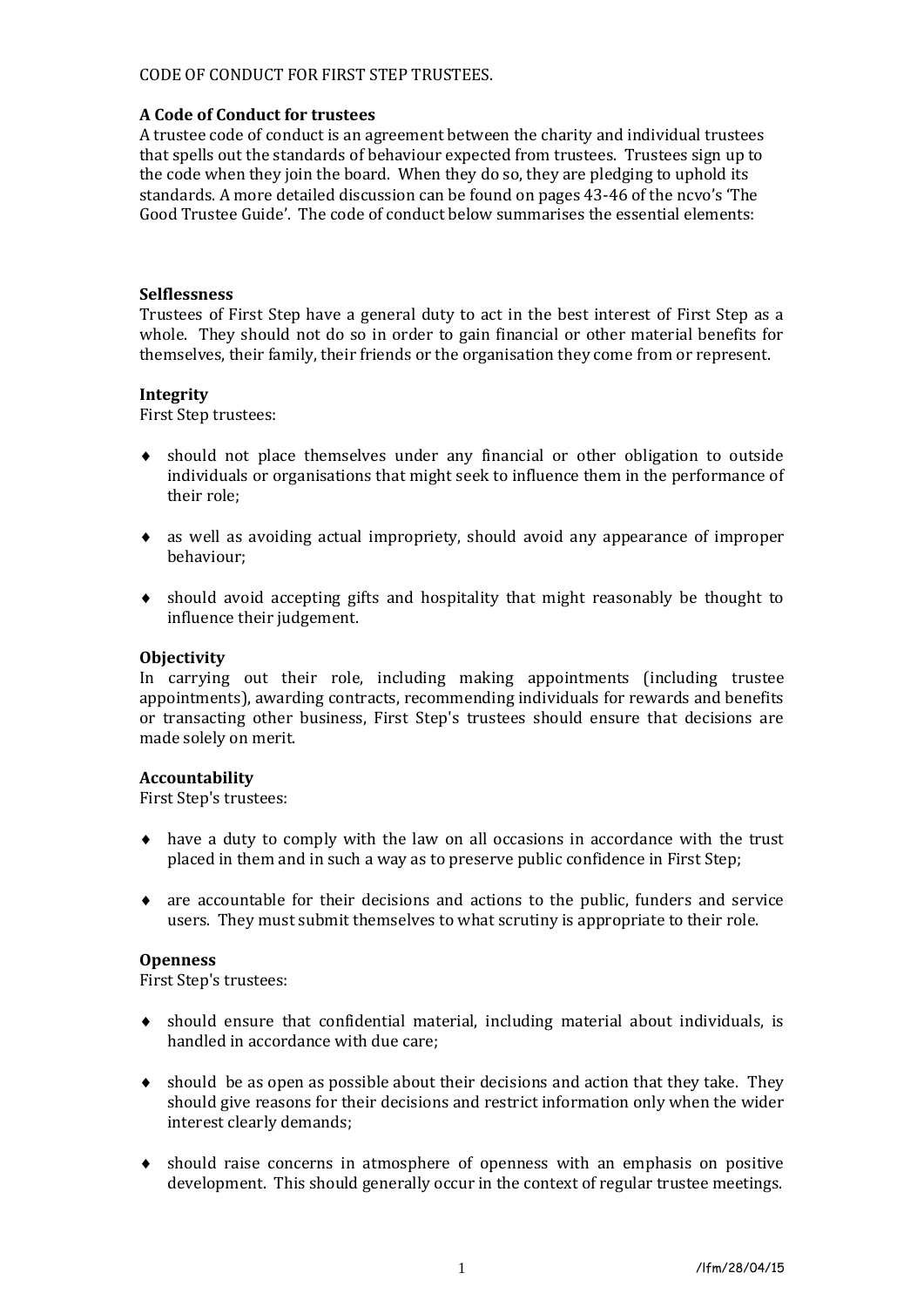### **Honesty**

First Step's trustees:

- have a duty to declare any interests relating to their trustee role and to take steps to resolve any conflicts that may arise. Where private interests of a trustee conflicts with their trustee duties, he/she must resolve this conflict in favour of the trustee role;
- must make relevant declarations of interest in the different circumstances and roles they play both within and outside First Step.

# **Leadership**

First Step's trustees:

- should promote and support the principles of leadership by example;
- must respect the role of the Service Manager. There will be circumstances under which trustees will be working directly with First Step staff. Guidelines for such working relationships must be clear to both staff and trustees, and, when these occasions arise the Service Manager/Chair of Trustees should be informed in advance.

# **Trustee Declaration**

I declare that:

- $\bullet$  I am over age 18.
- ◆ I am not an undischarged bankrupt.
- I have not previously been removed from trusteeship of a charity by a Court or the Charity Commissioners.
- I am not under a disqualification order under the Company Directors' Disqualification Act 1986.
- I am, in the light of the above, not disqualified by the Charities Act 1993 (Section 72) from acting as a charity trustee.
- I undertake to fulfil my responsibilities and duties as a trustee of First Step in good faith and in accordance with the law and within First Step's objectives and mission statement.
- I do not have any financial interests in conflict with those of First Step; (either in person or through family or business connections) except those which I have formally notified in a conflict of interest statement. I will specifically notify any such interests at any meeting where trustees are required to make a decision which affects my personal interests, and I will absent myself entirely from any decision on the matter and not vote on it.

Signed……………………………………………………….. Dated………………………………………………………………..